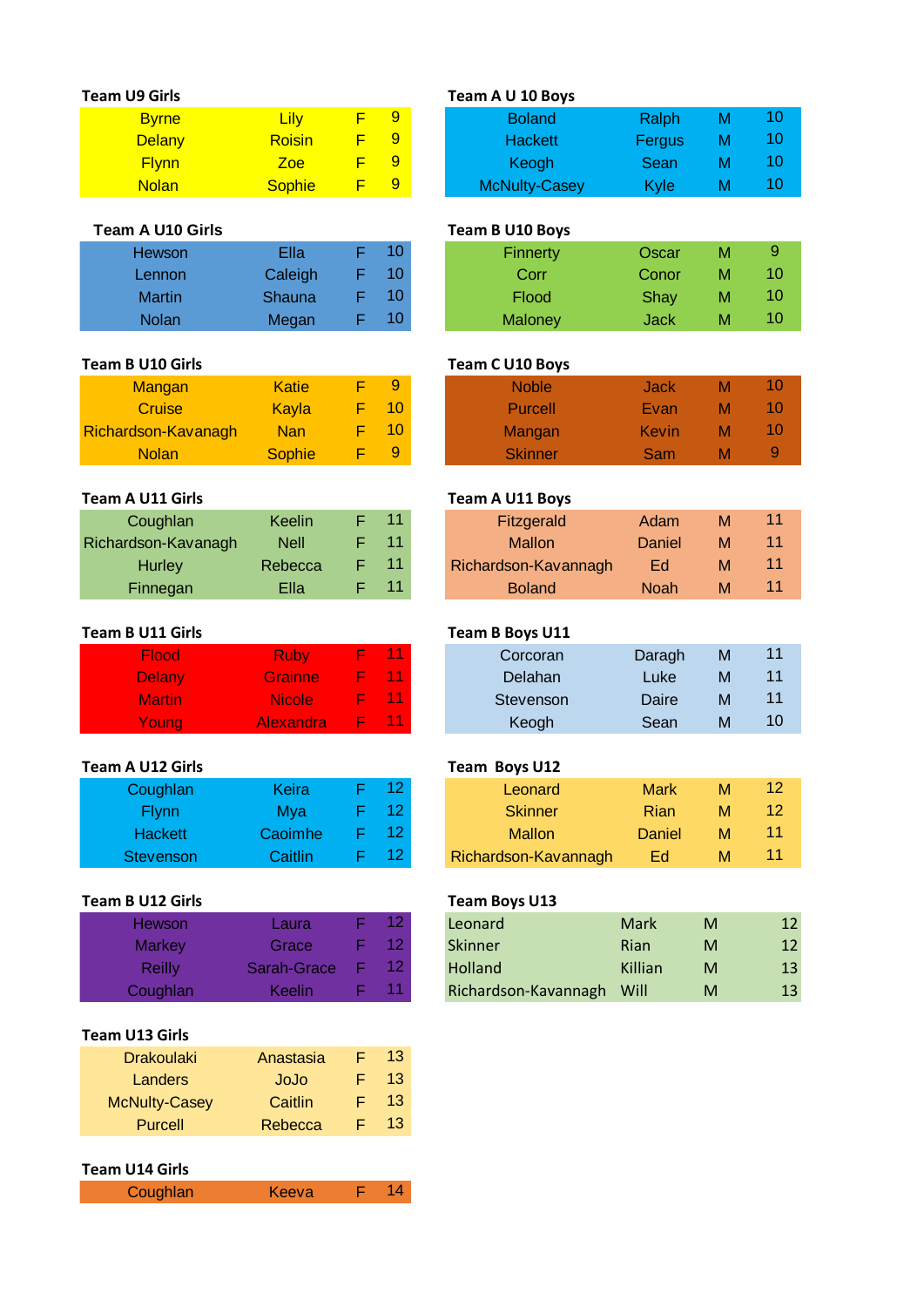| <b>Skinner</b> | Jenna     | 1 1 |
|----------------|-----------|-----|
| Drakoulaki     | Anastasia | 13  |
| Purcell        | Rebecca   |     |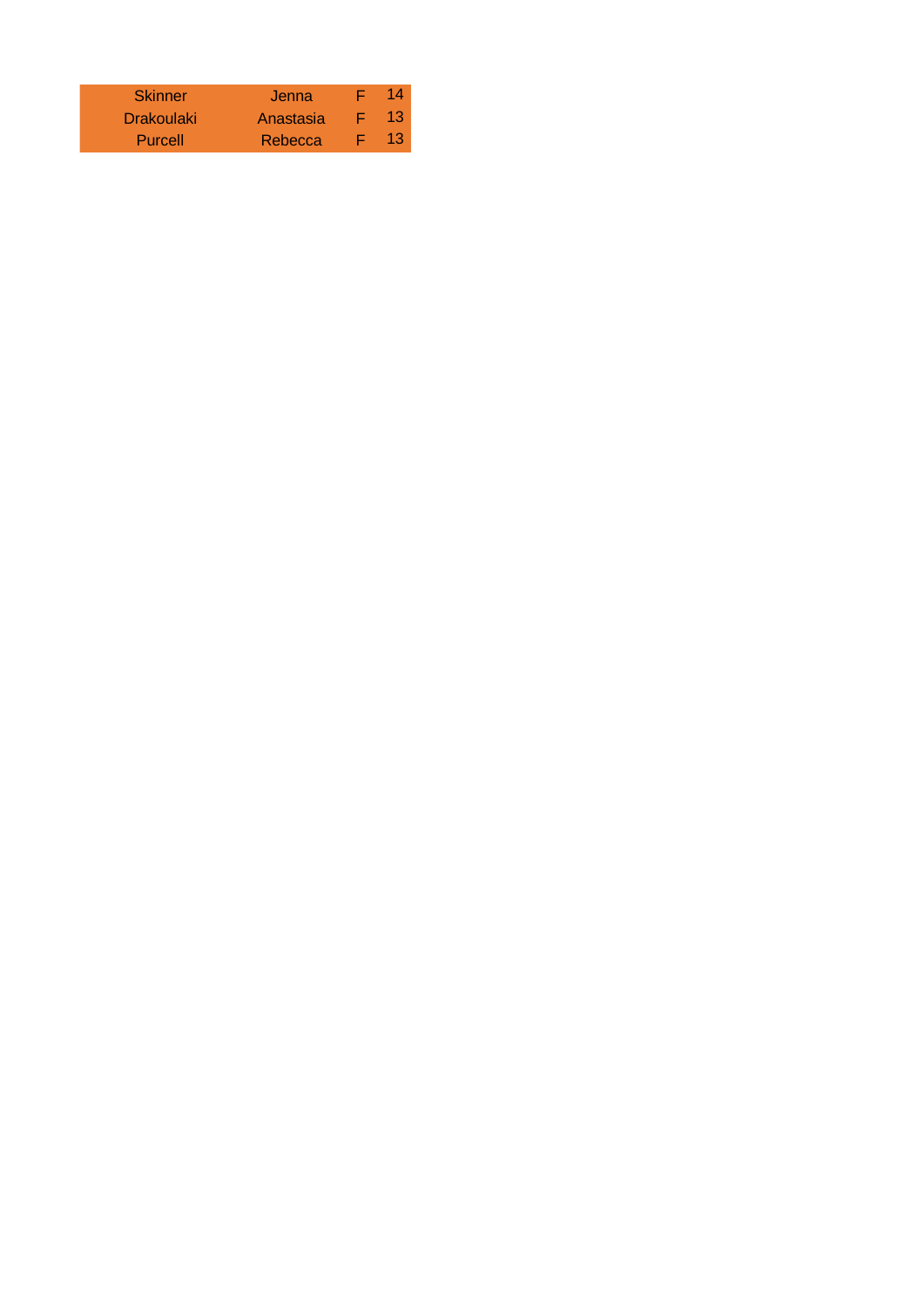$\mathcal{L}^{\text{max}}_{\text{max}}$